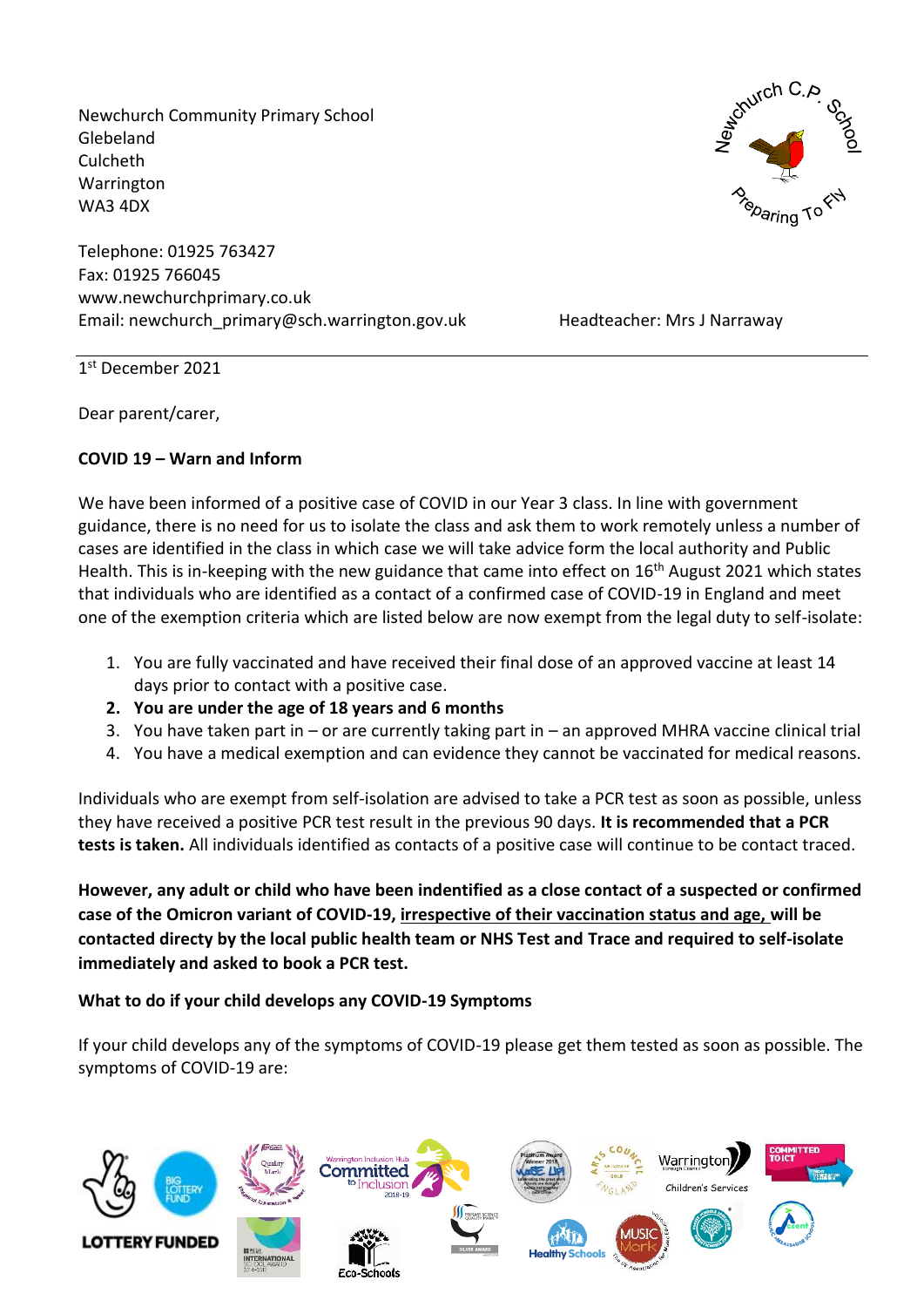- a new continuous cough and/or
- · high temperature and/or
- a loss of, or change in, normal sense of taste or smell (anosmia)

Please can we remind you of the information we received earlier in the year from the local Public Health Education teams regarding the wider symptoms people have also been testing positive with. They include:

- Diarrhoea
- A persistent headache
- Fever and chills
- Shortness of breath or difficulty breathing
- Fatigue
- Muscle or body aches
- Sore throat
- Congestion or runny nose
- Nausea or vomiting

Testing can be arranged via [https://www.gov.uk/get-coronavirus-test or by calling 119.](https://www.gov.uk/get-coronavirus-test%20or%20by%20calling%20119)

#### **If you need to seek medical advice**

Seek prompt medical attention if your child's illness is worsening. If it's not an emergency, contact NHS [111 online.](https://111.nhs.uk/) If you have no internet access, you should call NHS 111.

If it is an emergency and you need to call an ambulance, dial 999 and inform the call handler or operator that the patient has coronavirus (COVID-19).

#### **How to stop COVID-19 spreading**

There are things you can do to help reduce the risk of you and anyone you live with getting ill with COVID-19

- wash your hands with soap and water often do this for at least 20 seconds
- use hand sanitiser gel if soap and water are not available
- wash your hands as soon as you get home
- · cover your mouth and nose with a tissue or your sleeve (not your hands) when you cough or sneeze
- put used tissues in the bin immediately and wash your hands afterward

#### **Further Information**

The Warrington Borough Council website contains information on the range of support that is available for you in these difficult times. [Education, schools and childcare -](https://www.warrington.gov.uk/education-schools-and-childcare-coronavirus-update) Coronavirus update |